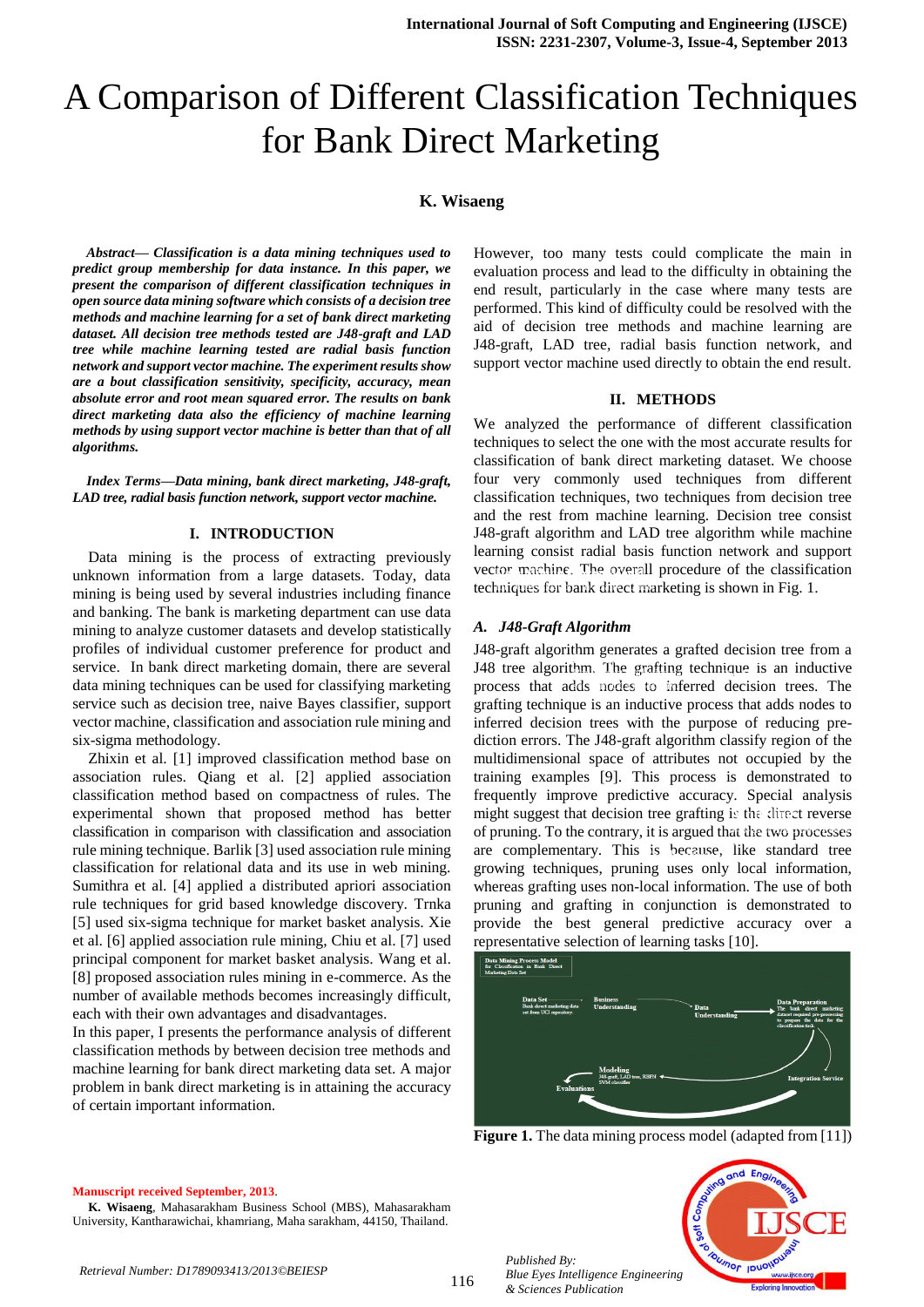## *B. LAD Tree Algorithm*

Logical Analysis of Data (LAD) tree is the classifier for binary target variable based on learning a logical expression that can distinguish between positive and negative samples in a data set. The central concept in LAD tree algorithm is that of classification, clustering, and other problems. The construction of LAD model for a given data set typically involves the generation of large set patterns and the selection of a subset of them that satisfies the above assumption such that each pattern in the model satisfies certain requirements in terms of prevalence and homogeneity [12].

## *C. Radial Basis Function Network*

Radial basis function network have a static Gaussian function as nonlinearity for hidden layer processing elements. The Gaussian function responds only to small region of the input space where the Gaussian is centered [13]. The key to a successful implementation of these networks is to find succession implementation of these networks to the find suitable centers for the Gaussian functions [14]. Radial basis function networks typically have three layers are input layer, hidden layer, and linear output layer. The input can be modeled as a vector of real numbers  $X \in \mathbb{R}^n$ . The output of the networks is then a scalar function of the input vector,  $\varphi : \mathbb{R}^n \to \mathbb{R}$ , and is given by Eq. (1).  $\frac{1}{2}$  and  $\frac{1}{2}$  increased may be **Data Data Preparation**  $\frac{1}{2}$ iyer. Ine input can

$$
\varphi(\mathbf{x}) = \sum_{i=1}^{N} a_i p\left(\|\mathbf{x} - \mathbf{c}_i\|\right) \tag{1}
$$

Where **N** is the number of neurons in the hidden layer, **c<sup>i</sup>** is the center vector for neuron **i**, and **a<sup>i</sup>** is the weight of neuron **i** in the linear output neuron. Functions that depend only on the distance from a center vector are radially symmetric about that vector, hence the name radial basis function. In the basic form all inputs are connected to each hidden neuron.

The norm is typically taken to be the Euclidean distance and the radial basis function is commonly taken to be Gaussian is defined as Eq. (2).

$$
p(\|\mathbf{x} - \mathbf{c}_i\|) = \exp\left[-\beta \|\mathbf{x} - \mathbf{c}_i\|^2\right]
$$
 (2)

The Gaussian basis functions are local to the center vector is shown as Eq.  $(3)$ .

$$
\lim_{\|x\| \to \infty} p(x - c_i) = 0 \tag{3}
$$

Given certain mild conditions on the shape of the activation function, radial basis function networks are universal approximates on a compact subset of **R n** [15]. This means that a radial basis function network with enough hidden neurons can approximate any continuous function with arbitrary precision.

#### *D. Support Vector Machine*

Support vector machine are basically binary classification algorithms. The basic support vector machine takes a set of input data and predicts, for each given input, which of two possible classes forms the output, making it a non-probabilistic binary linear classifier. Given a set of training examples, each marked as belonging to one of two categories, a support vector machine training algorithm builds a model that assigns new examples into one category or the other. The formulations of support vector machine algorithm are described below.

Given some training sample  $\{y_i, x_i\}_{i=1}^N$ , with the label  $y_i \in \{-1, 1\}$  indicating the class to which the feature vector  $x_i \in R^d$  belongs.

Support vector machine finds linear separating hyper plane with a maximum-margin in the higher feature space induced by kernel function  $K(.,.)$ . In summary, given an input vector **x**, a support vector machine according to Eq. (4) - Eq. (6).  $\hat{y} = \text{sign} \{f(x)\}\$  (4)

where 
$$
\hat{y}
$$
 is the estimate to the classification, and  
\n
$$
f(x) = \sum_{i \in S} \alpha_i y_i \Phi(x_i) \times \Phi(x) + b,
$$
\n(5)

$$
f(x) = \sum_{i \in S} \alpha_i y_i K(x_i, x) + b \tag{6}
$$

where **x** is the feature vector to be classified, **i** represents an indexes the training example, **S** is a set of indices for which **x<sup>i</sup>** is a support vector, i.e., a vector for which  $\alpha_i \neq 0$  after optimization  $\alpha_i$ , and **b** are fit to the data to maximize the margin,  $\mathbf{y}_i$  is the label {-1, 1} of training example **i**,  $\{x_i\}_{i=1}^n$ are referred to as support vectors which are a small set of training data near the separating hyper plane and  $K(.,.)$  is the kernel function. A serious problem with nonlinear kernel support vector machine is their complexities of classification which are high when a large number of support vectors is needed.

## *E. Data Set Description*

We have extracted the datasets of bank direct marketing from UCI repository. It has a dimensions of 16 attribute and 45,211 instances. For proposes of training and testing, only 70% of the overall data is used for training and the rest is used for testing the accuracy of the selected classification algorithms. The descriptions of the data sets are summarized in Table 1.

**Table 1.** Attribute from the bank direct marketing data set

| for classification algorithm |  |
|------------------------------|--|
|                              |  |

|    |                   |                | ັ                                              |                                     |
|----|-------------------|----------------|------------------------------------------------|-------------------------------------|
| ID | <b>Attributes</b> | Type           | <b>Values</b>                                  | Descriptions                        |
| 1  | Age               | Numeric        | Real                                           | Age at the contact date $(\geq 18)$ |
| 2  | Job               | Categorical    | Admin, Unknown, Unemployed, Management,        |                                     |
|    |                   |                | Housemaid, Entrepreneur, Student, Blue-collar, |                                     |
|    |                   |                | Self-employed, Retired, Technician, Services   |                                     |
| 3  | Marital           | Categorical    | Married, Divorced, Single, widowed             |                                     |
| 4  | Education         | Categorical    | Unknown, Secondary, Primary, Tertiary          |                                     |
| 5  | Default           | <b>Binary</b>  | Yes, No                                        | Yes or No                           |
| 6  | <b>Balance</b>    | Numeric        | Real                                           | In euro currency                    |
| 7  | Housing           | Binary         | Yes, No                                        | Yes or No                           |
| 8  | Loan              | Binary         | Yes. No                                        | Yes or No                           |
| 9  | Contact           | Categorical    | Unknown, Telephone, Cellular                   |                                     |
| 10 | Day               | Numeric        | Real                                           | Referring to when the contact       |
|    |                   |                |                                                | was made                            |
| 11 | Month             | Categorical    | Jan, Feb, mar,, Nov, Dec                       |                                     |
| 12 | Duration          | <b>Numeric</b> | Real                                           | Of the contact (in seconds)         |
| 13 | Campaign          | Numeric        | Real                                           |                                     |
| 14 | Pday              | Numeric        | <b>Real</b>                                    |                                     |
| 15 | Previous          | <b>Numeric</b> | Real                                           |                                     |
| 16 | Poutcome          | Categorical    | Unknown, Failure, Success                      |                                     |
|    |                   |                |                                                |                                     |

#### **III. PERFORMANCE MEASUREMENT**

The algorithms performance are partitioned into several sub item for easier analysis and evaluation. In first part, the sensitivity, specificity and accuracy are used [16]. All measures can be calculated based on four values, namely True Positive (TP, a number of correctly classified that an instances positive), False Positive (FP, a number of incorrectly

classified that an instance is positive), False Negative (FN, a number of incorrectly classified that an instance is negative), and



*Retrieval Number: D1789093413/2013©BEIESP*

*Published By: Blue Eyes Intelligence Engineering & Sciences Publication*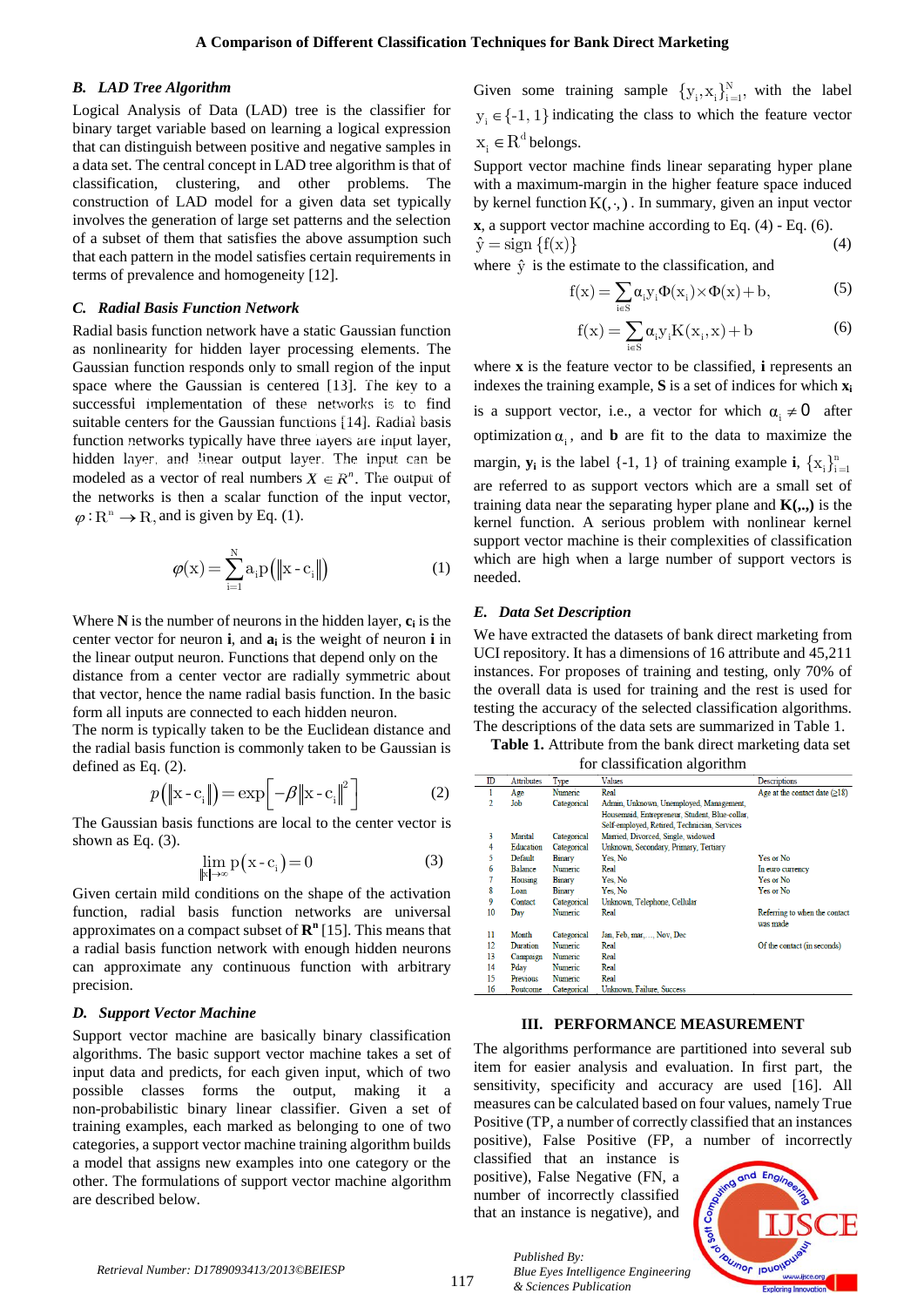| <b>Table 2. Predicted Class</b> |         |         |                     |  |
|---------------------------------|---------|---------|---------------------|--|
| True Class                      | Yes     | Nο      | Total               |  |
| Yes                             | TP.     | FN      | $TP+FN$             |  |
| Nο                              | FP      | TN      | $FP+TN$             |  |
| Total                           | $TP+FP$ | $FN+TN$ | $TP + FN + FP + TN$ |  |

True Negative (TN, a number of correctly classified that an instance is negative). These values are defined in Table 2.

From these quantities, the sensitivity and specificity computed by using Eq. (7) and (8) respectively.

$$
Sensitivity = \frac{TP}{TP + FN}
$$
 (7)

$$
Specificity = \frac{TP}{TP + FP}
$$
 (8)

Thus "Sensitivity" was defined as percentage of correctly classified instances, and "Specificity" was defined as percentage of incorrectly classified instances. Also, "Accuracy" was defined as the overall success rate of the classifier and computed by using Eq. (9).

$$
A \text{curracy} = \frac{\text{TP} + \text{TN}}{\text{TP} + \text{FP} + \text{FN} + \text{TN}} \tag{9}
$$

In the second part, we also show the relative MAE, RMSE, and RAE for reference and evaluation.

# **IV. EXPERIMENTAL RESULTS**

This section presents the results obtained after running the four classification techniques for bank direct marketing data set. To construct the algorithms, we use Waikato Environment for Knowledge Analysis (WEKA version 3.6.10), an open source data mining too [17]. Which was developed at University of Waikato New Zealand. WEKA is an open source application that is freely available under the GNU general public license agreement. All experiment were performed on Duo Core with 1.8GHz CPU and 2G RAM. The result for each classification algorithms are shown and described below.

# *A. Results for classification using J48-Graft Algorithm*

Class for generating a grafted (pruned or unpruned) decision tree. J48-graft algorithm in WEKA is done with parameter are: binary splits on nominal attributes when building the trees  $=$  false, the confidence factor used for pruning  $= 0.25$ , debug  $=$ false, the minimum number of instances per leaf  $= 2$ , relabeling is allowed during grafting = false, to save the training data for visualization = false, to consider the sub tree raising operation when pruning  $=$  true, unpruned  $=$  false, and use Laplace = false. For J48-graft algorithm, achieves a sensitivity of 76.50%, specificity of 78.60%, accuracy of 76.52%, mean absolute error of 0.32+, root mean squared error of 0.42+, and relative absolute error of 71.33+, respectively.

# *B. Results for classification using LAD tree algorithm*

Class for generating a multi-class alternating decision tree using the LogitBoost strategy. LAD tree in WEKA is selected parameter are: debug = false, and the number of boosting iterations to use, which determines the size of the tree = 10. For LAD tree algorithm, achieves a sensitivity of 76.10%, specificity of 75.00%, accuracy of 76.08%, mean absolute error of 0.31+, root mean squared error of 0.40+, and relative absolute error of 70.08+, respectively.

# *C. Results for classification using radial basis function network*

Class that implements a normalized Gaussian radial basis function network. It uses the k-means clustering algorithm to provide the basis functions and learns either a logistic regression (discrete class problems) or linear regression (numeric class problems) on top of that. Symmetric multivariate Gaussians are fit to the data from each cluster. If the class is nominal it uses the given number of clusters per class. It standardizes all numeric attributes to zero mean and unit variance. Radial basis function network in WEKA is done with parameter are: the random seed to pass on to K-means  $=1$ , debug = false, maximum number of iterations for the logistic regression to perform  $= -1$ , sets the minimum standard deviation for the clusters  $= 0.1$ , the number of clusters for K-Means to generate  $= 2$ , and set the Ridge value for the logistic or linear regression  $= 1.0E-8$ , respectively. For radial basis function network, achieves a sensitivity of 74.30%, specificity of 73.50%, accuracy of 74.34%, mean absolute error of 0.35+, root mean squared error of 0.42+, and relative absolute error of 79.49+, respectively.

*D. Results for classification using support vector machine*  A wrapper class for the libsvm tools (the libsvm classes, typically the jar file, need to be in the class path to use this classifier). LibSVM runs faster than SMO since it uses LibSVM to build the SVM classifier. LibSVM allows users to experiment with one-class SVM, Regressing SVM, and nu-SVM supported by LibSVM tool. LibSVM reports many useful statistics about LibSVM classifier (e.g., sensitivity, specificity, accuracy, etc.). Support vector machine in WEKA is selected parameter are: the type of SVM to use  $= C$ -SVC, the cache size  $= 40$ , the coefficient to use  $= 0.0$ , the cost parameter C for C-SVC, epsilon-SVR and nu-SVR  $= 1.0$ , debug = false, the degree of the kernel = 3, to turn off automatic replacement of missing values = false, the tolerance of the termination criterion =  $0.001$ , the gamma to use = 0, the type of kernel to use  $=$  RBF, the epsilon for the loss function in epsilon-SVR =  $0.1$ , normalize the data = false, the value of nu for nu-SVC, one-class SVM and nu-SVR  $= 0.5$ , probability estimates  $=$  false, the random number seed to be used  $= 1$ , and the shrinking heuristic  $=$  false. For support vector machine, achieves a sensitivity of 87.00%, specificity of 86.70%, accuracy of 86.95%, mean absolute error of 0.26+, root mean squared error of 0.38+, and relative absolute error of 82.73+, respectively.

## **V. CONCLUSIONS**

Many algorithms have been proposed for classification in bank direct marketing data set. We choose four very commonly used algorithms such as J48-graft algorithm, LAD tree (LADT) algorithm, radial basis function network (RBFN, and support vector machine (SVM) to towards our classification of bank direct marketing. Among all classifier, our experimental results show that the support vector machine achieves highest sensitivity, specificity and accuracy. In other hand, the worst classification was performed by radial basis

function network, the algorithm achieves highest sensitivity but lowest specificity and accuracy. The summary results from all

*Published By:*

*& Sciences Publication*